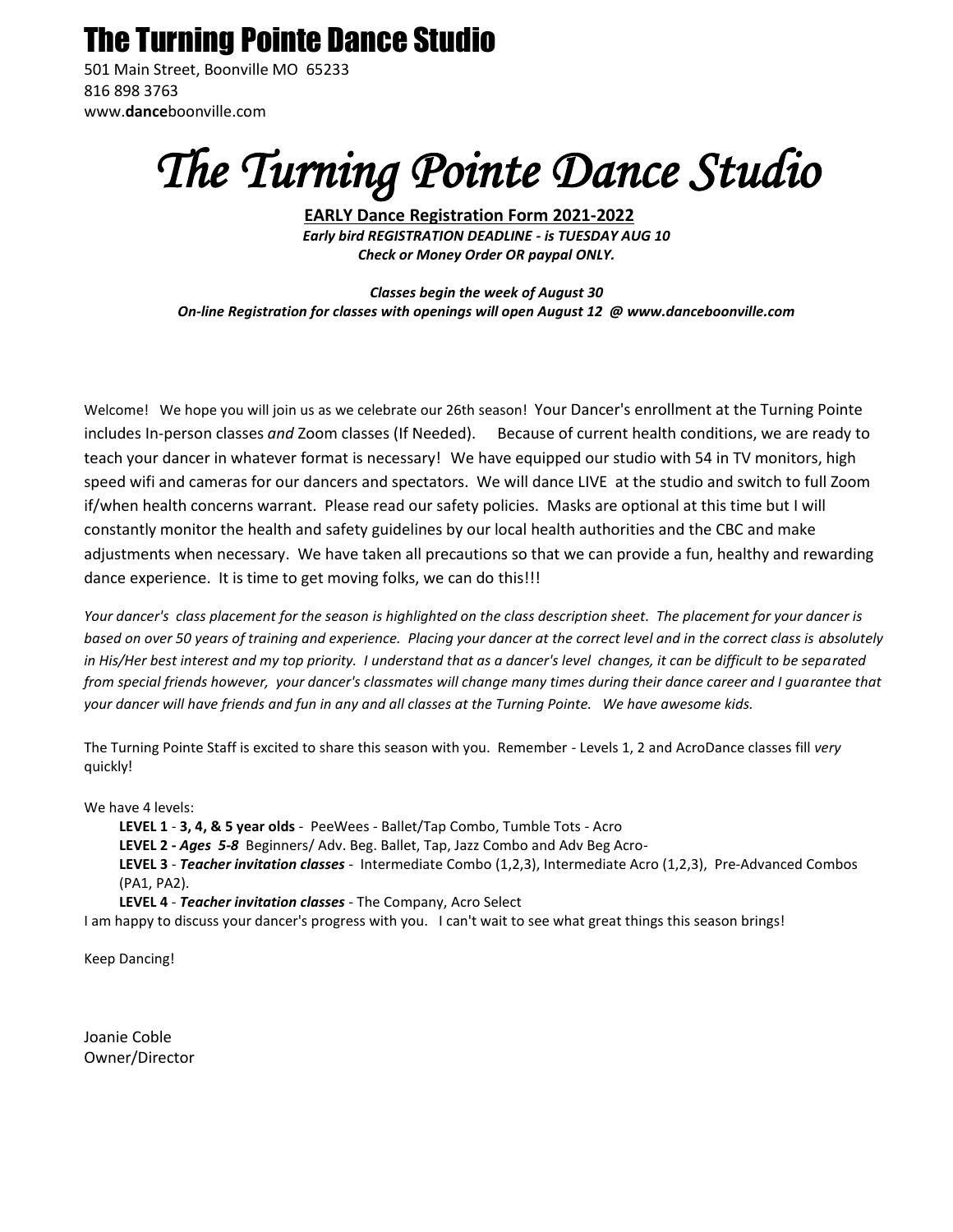# **Now enrolling for the 2021-20212Season!**  *The Turning Pointe Dance Studio*

501 Main Street , Boonville MO 65233 ( 816) 898-3763 **turningpointeboonville@gmail.com**  *Early bird REGISTRATION DEADLINE - is TUESDAY AUG 10 On-line Registration will open August 12.- Classes begin the week of August 30*

# ACRODANCE - MONDAYS

**ACROdance** *-* **Required Dancewear** - **Girls** - **Leotard**, footless tights or dance shorts/leggings optional, Long hair must be in ponytail or bun. **Boys** - t shirt, sweat pants

# 3 and 4 Year olds - Level 1

# *Tumble Tots AcroDance* - 30 Min **- Monday - 5:00 Studio A**

This fun class introduces basic dance, acrobatics, stretching and movement skills while fostering confident, enthusiastic participation - *class limit 8*

# *Tumble Tots* -*AcroDance* 30 Min **- Monday - 5:30 Studio A**

This fun class introduces basic dance, acrobatics, stretching and movement skills while fostering confident, enthusiastic participation - *class limit 8*

# ACROdance - 5 and up - Level 1

# *Beginning AcroDance MONDAY*- 30 Min - **Mon - 5:00 Studio B**

**AcroDance** combines classical dance technique with precision acrobatic elements. This class will focus on fundamental acrobatic technique and it's fun, too! *class limit 12*

#### *Beginning AcroDance MONDAY* - 30 Min - **Mon - 5:30 Studio B**

**AcroDance** combines classical dance technique with precision acrobatic elements. This class will focus on fundamental acrobatic technique and it's fun, too! *class limit 12*

# *Advanced Beginning AcroDance*(age 7- up) - 30 Min - **Mon - 6:00**

For 2nd/3rd year AcroDancers who are ready to try more difficult tricks**.** *class limit 15* 

# ACROdance 7-14 Year Olds - Level 3

*ACRO Intermediate 1 -teacher invitation required (ages 7-10)-* 45 min - **Mon - 6:30 -7:15** For experienced Acro Dancers ready for the next level of tricks and stunts *- class limit 15* 

*ACRO Intermediate 2 -teacher invitation required (ages 9- up ) -* 45 min - **Mon - 7:00 - 7:45** For experienced Acro Dancers ready for the next level of tricks and stunts - *class limit 15* 

*ACRO Intermediate 3 -teacher invitation required (ages 9- up ) -* 45 min - **Mon - 7:30 -8:15** For experienced Acro Dancers ready for the next level of tricks and stunts *- class limit 15* 

#### **Acro Select** *-teacher invitation required -* 60 min - **Mon - 8:00 - 9:00**

For experienced Acro Dancers ready for the next level of tricks and stunts *- class limit 12*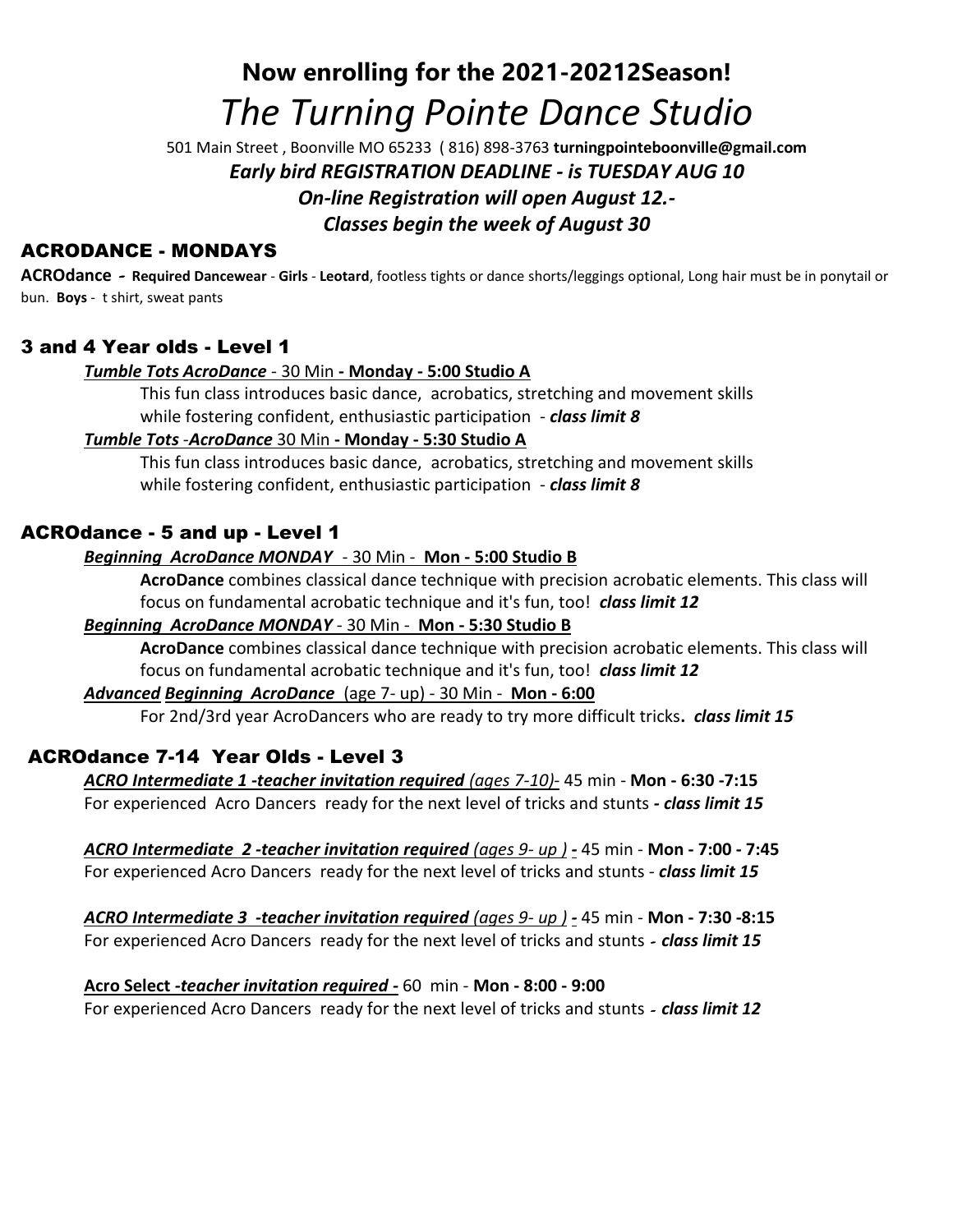# DANCE COMBO CLASSES - **Tuesday, Wednesday and Thursday**

**Required Dancewear** - **Girls** - **Leotard**, pink or white tights, PINK ballet shoes, Black tap shoes - Long hair must be in ponytail or bun. **Boys** - t shirt, sweat pants, black jazz shoes

# 3 and 4 Year olds - Level 1

# **BALLET/TAP COMBO** *-*

# *PeeWee 1- (Tap and Ballet)* - 30 Min - **Tuesday - 5:00 - 5:30 Studio A**

Ballet and tap in a fun class designed to introduce basic dance, balance and rhythm skills while fostering confident enthusiastic participation. *class limit 12* 

# *PeeWee 2 - (Tap and Ballet* )- 30 Min - **Tuesday - 6:15 - 7:15 Studio A**

Ballet and tap in a fun class designed to introduce basic dance, balance and rhythm skills while fostering confident enthusiastic participation. *class limit 12* 

# 5 - 10 Years olds - Level 2

#### **BALLET/TAP/JAZZ Combo**

# *Beg Combo* **1** (Ballet, Tap, Jazz) 45 Min - **Tuesday 5:30 - 6:15 Studio A**

Ballet, tap and Jazz technique designed to build performance skills and firm dance foundation, while enjoying the fun of dance class! *class limit 15*

#### *Beg Combo* **2** (Ballet, Tap, Jazz) 45 Min **- Tuesday 7:15 - 7:30 Studio A**

Ballet, tap and Jazz technique designed to build performance skills and firm dance foundation, while enjoying the fun of dance class! *class limit 15*

#### *Adv Beg Combo* (Ballet, Tap, Jazz - Ages 6-8) - 60 Min - **Tues - 5:30 -6:30 Studio B**

Dancers will enjoy fast paced class that builds performance skills and firm dance foundation. Ballet, tap and Jazz **-** *class limit 15*

# 8 - 15 Years olds - Level 2 cont.

#### **BALLET/TAP/JAZZ Combo**

*Intermediate CATCH-UP Combo***(ballet, tap, jazz**) - 60 Min - **Thurs 5:30** - **6:30 Studio B**

For 8 -15 dancers new to dance /or who have taken a year or two off. Ballet, tap and Jazz technique designed to build performance skills and firm dance foundation *class limit 15*

*Int. 1 Combo* (**ballet, tap, jazz**) - 60 Min - **Tues 6:30** -7: **30 Studio A - teacher invitation required** For Dancers with 2-3 years at Level 2. Technique designed to build performance skills and firm dance foundation. *class limit 15*

# *Int. 2 Combo* ( **ballet, tap, jazz**) - 60 Min - **Thurs 5:30 - 6:30 Studio A - teacher invitation required**

For Dancers approaching the Pre Advanced Level with 2-4 years at Level 2. Technique designed to build performance skills and firm dance foundation *class limit 15*

# Teacher invitation classes - Ages 11ish - Jr. High - Level 3

**Required Dancewear** - **Girls** - Mask, **Leotard**, pink or white tights, PINK ballet shoes, Black tap shoes, Black Jazz Shoes, 1/2 sole shoes, Pointe shoes (opt) - Long hair must be in ponytail or bun.

#### *Pre-Advanced Pre-Pointe/Beg Pointe***, Ballet, Tap, Jazz**) - 90 Min - **Tuesday 7:30-9:00**

Dancers at this level MAY be ready for pointe - decision made by teacher in November. **Elemental Jazz 1 - Jazz -60** min - Thurs **6:30 -** *Teacher Approval Required* **- limit 15** for Level 3 and 4 dancers with 0 -1 season of Elemental Jazz - Improve Technique, Stretch and work advanced choreography. **Elemental Jazz 2 - Jazz -60** min **- Thurs 7:30 -** *Teacher Approval Required* **- limit 15 -** for Level 3 and 4 dancers with 2 or more seasons of Elemental Jazz - Improve Technique, Stretch and work advanced choreography

# Turning Pointe COMPANY - Jr. High - High School - Level 4

*The COMPANY - New this year! - our highest level dancers will enjoy intensive classes on Wednesdays - for the first 4 months - All dancers will dance in the company technique classes!! The fee for company class is \$67/month - 5:30 pm-8:30pm (3 hrs of dance at the 90 min price! ) Dancers will be divided into performance groups in January.*

**Required Dancewear** -**Leotard**, pink or white tights, PINK ballet shoes, Black tap shoes, Black Jazz Shoes, 1/2 sole shoes, Pointe shoes (opt) - Long hair must be in ponytail or bun. *All Dancers in this class are eligible to dance on Pointe - but it is not required.*

#### **EARLY Dance Registration Form 2021-2022**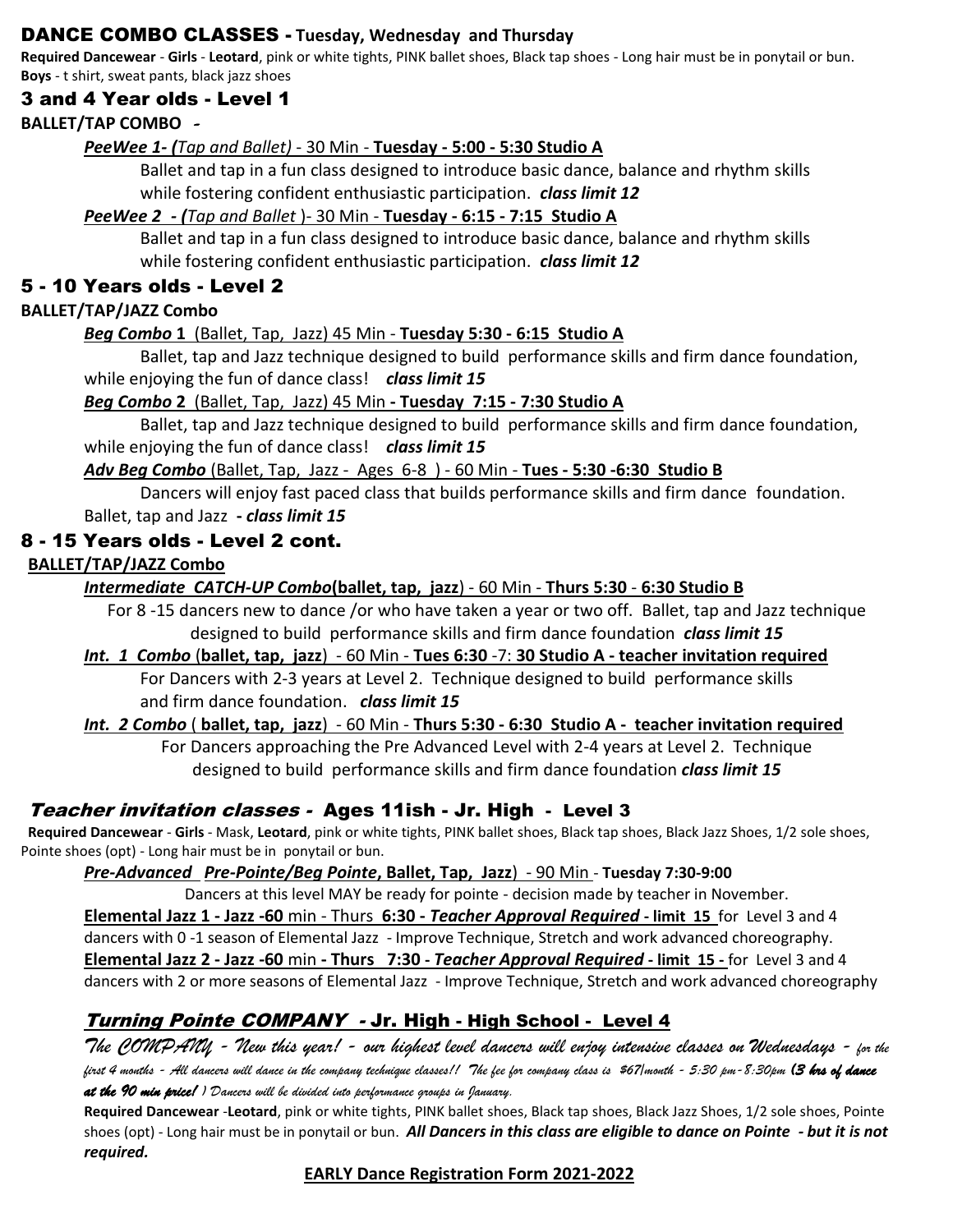#### *Early bird REGISTRATION DEADLINE - is TUESDAY AUG 10 Check or Money Order OR paypal ONLY.*

#### *Classes begin the week of August 30 On-line Registration for classes with openings will open August 12 @ www.danceboonville.com*

**To Register** – Please fill out this form and mail it, with Check or Money Order with *first month's Class Fee, PLUS \$10 registration fee (per Family)* to: **Turning Pointe Dance Studio, 501 Main Street, Boonville MO 65233** *or Paypal -*

> *turningpointeboonville@gmail.com Registration will not be accepted without payment*

*Class fees are determined by the number of class minutes per dancer, per week. All fees are paid on a monthly basis*

|                      |                                                                                                          | <b>Class Fees/Per Dancer/ Per 4 week session</b> |                                                            |  |
|----------------------|----------------------------------------------------------------------------------------------------------|--------------------------------------------------|------------------------------------------------------------|--|
|                      | <b>Class Length per week Class Fee per 4 week session</b>                                                |                                                  |                                                            |  |
|                      | 30 min/wk                                                                                                | \$42/session                                     |                                                            |  |
|                      | 45 min /wk                                                                                               | \$47/session                                     |                                                            |  |
|                      | 60 min/wk(1hr)                                                                                           | \$52/session                                     |                                                            |  |
|                      | 75 min wk(1hr, 15min.)                                                                                   | \$57/session                                     |                                                            |  |
|                      | 90 min/wk(1 hr, 30min.)                                                                                  | \$67/session                                     |                                                            |  |
|                      | 105 min/wk (1hr, 45min.)                                                                                 | \$72/session                                     |                                                            |  |
|                      | 120 min/wk(2 hr)                                                                                         | \$77/session                                     |                                                            |  |
|                      | 150 min/wk(2.5hr)                                                                                        | \$87/session                                     |                                                            |  |
|                      | 180 min/wk(3 hr)                                                                                         | \$97/Session                                     |                                                            |  |
|                      | 210 min/wk (3.5 hr)                                                                                      | \$102/Session                                    |                                                            |  |
|                      | 240 min/wk (4hr)<br>Over 4 hrs/week                                                                      | \$107/session<br>\$112/session                   |                                                            |  |
|                      |                                                                                                          |                                                  |                                                            |  |
|                      | Dancer's Name________________________________Grade (fall 2021) ______ Age (as of Sept.1, 2021) _____     |                                                  |                                                            |  |
|                      |                                                                                                          |                                                  |                                                            |  |
|                      |                                                                                                          |                                                  |                                                            |  |
|                      |                                                                                                          |                                                  |                                                            |  |
|                      |                                                                                                          |                                                  |                                                            |  |
|                      |                                                                                                          |                                                  | total min/week _______ fee per month $\zeta$               |  |
|                      | Additional Dancer's Name_____________________Grade (fall 2021) _____ Age (as of Sept.1, 2021) ____ Class |                                                  |                                                            |  |
|                      |                                                                                                          |                                                  |                                                            |  |
|                      |                                                                                                          |                                                  |                                                            |  |
|                      |                                                                                                          |                                                  |                                                            |  |
|                      |                                                                                                          |                                                  | total min/week $f(x)$ fee per month $\zeta$                |  |
|                      |                                                                                                          |                                                  | total - ALL dancers min/week _______ fee per month\$ _____ |  |
|                      |                                                                                                          |                                                  | Registration Fee \$10 per family \$ 10.00                  |  |
|                      |                                                                                                          |                                                  | Amount enclosed \$                                         |  |
|                      | 10% discount for families with 2 or more dancers, each taking 60+ min of class per week.                 |                                                  |                                                            |  |
| <b>Parent's Name</b> | <b>E-mail address</b>                                                                                    |                                                  |                                                            |  |
| <b>Address</b>       |                                                                                                          |                                                  |                                                            |  |

**Please feel free to use the back of form if needed**

**Turning Pointe Dance Studio 2021-2022 - Policies and Information**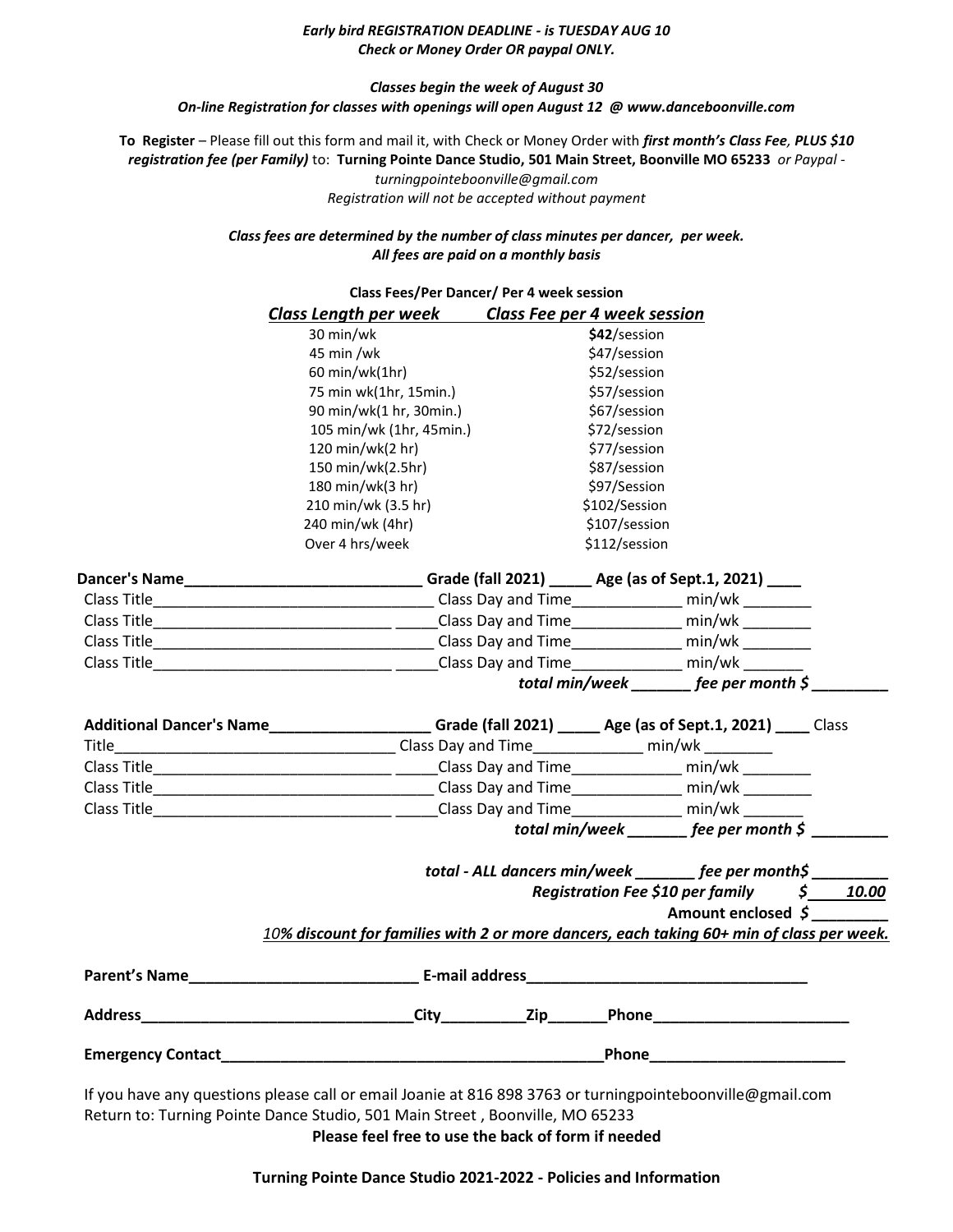Please read the following policies carefully and note that are some new Policies this season. Instituted 8-17-2020

#### **DANCEWEAR**

**Students must be appropriately dressed for ALL classes**: I reserve the right to ask unprepared and/or inappropriately dressed dancers to sit out of class. **Long hair must be in a bun or ponytail**, medium or short hair must be pulled away from the face, face mask. Please have all required dancewear and shoes at each class. Personal water bottles are HIGHLY recommended for all dancers.

#### *Required Dancewear by class:*

**Peewees through Level 2** -, Leotard, pink or white tights, PINK ballet shoes, Black tap shoes, **Level 3 and 4** - **Leotard,** tights or dance pants, pink ballet slippers, black taps, black jazz shoes **Boys** - Sweat pants, black dance sneakers or jazz shoes, blackk taps **AcroDance** - **Girls** - Leotard, footless tights or dance shorts/leggings, **Boys** - t-shirt, sweat pants, face mask

#### **CLASS OBSERVATION/SUPERVISION**

At this time, only 1 spectator per dancer . Our front windows will remain open for observation.

#### **FEES**

**Class fees are paid on a monthly basis. Payment is due the 1st day of the Dance Month**(*sessions are 4 weeks in length*). Your class fees include both in-person and zoom instruction(when required) *There are no fee deductions for zoom, missed classes or classes cancelled due to bad weather.* A \$10 late fee will be charged to all fees that are 2 weeks late. Students with past due fees of 30 days will not be allowed to participate in class until all fees are current. *A \$30 fee will be charged for all returned checks.*

| <b>Session</b>          | Fee Due Date            | <b>Session Dates</b>                            |
|-------------------------|-------------------------|-------------------------------------------------|
| Session 1 (Sept)        | At time of Registration | Aug 30-Sept 24                                  |
| Session 2 ((Oct)        | October 1               | Sept 27 - Oct 22                                |
| Session 3 (Nov)         | November 1              | Oct 25 - Nov 19 - make-up<br>week for Christmas |
| Session 4 Dec)          | December 1              | Nov 22 - Dec 17                                 |
| <b>HOLIDAY BREAK</b>    |                         | Dec 18 - Jan 2                                  |
| Session 5 (Jan)         | <b>JANUARY 1</b>        | Jan 3- Jan 28                                   |
| Session 6 (Feb)         | February 1              | Jan 31 - Feb 25                                 |
| <b>COSTUME</b> Fees Due | <b>February 15</b>      | <b>COSTUME FEES DUE</b>                         |
| Session 7 (March)       | March 1                 | Feb 28 - March 25                               |
| Session 8 (April)       | April 1                 | March 28 - April 22                             |
| <b>Recital Fee Due</b>  | April 1                 | April 1                                         |
| <b>Recital Week</b>     | <b>April 24-27</b>      | <b>April 24 - 28</b>                            |
| <b>SHOW DATES</b>       | tentative               | April 29, 30 and May 1                          |

#### **ATTENDANCE/ABSENCES**

Attendance is taken at each class. Recognition is given to those with perfect attendance for all sessions. Classes cannot be made-up to receive this award. **Students who miss 8 or more classes are not eligible to perform in the show.** Missed classes may be made-up during the session in which they occur. Please contact Joanie about which class best serves the level of your dancer. *There are no fee deductions for missed classes***. No make-ups after March 2nd.**

#### **RECITAL**

Our annual Show is so much fun! Traditionally our Show is the first weekend of May at Historic Thespian Hall. Class attendance is important for show readiness. **Students must have no more than 8 class absences (live or Zoom) to perform in the show.** 

#### **COSTUMES**

Costumes will be ordered in February for those dancing in the SHOW. Major consideration is given to keeping costs down. All class fees must be current and all costume fees are due by February 15

#### **INSURANCE**

The Turning Pointe does not carry medical insurance for its students.

#### **HOLIDAYS, SNOW OR BAD WEATHER DAYS**

**Holidays generally follow the Boonville Public School calendar and will be posted at the studio. If Boonville Schools are closed because of bad weather so are we!** These classes will NOT be made up. There Will be classes on teacher work days. We will post closings on our website **www.danceboonville.com** and on the Dancer's facebook page.